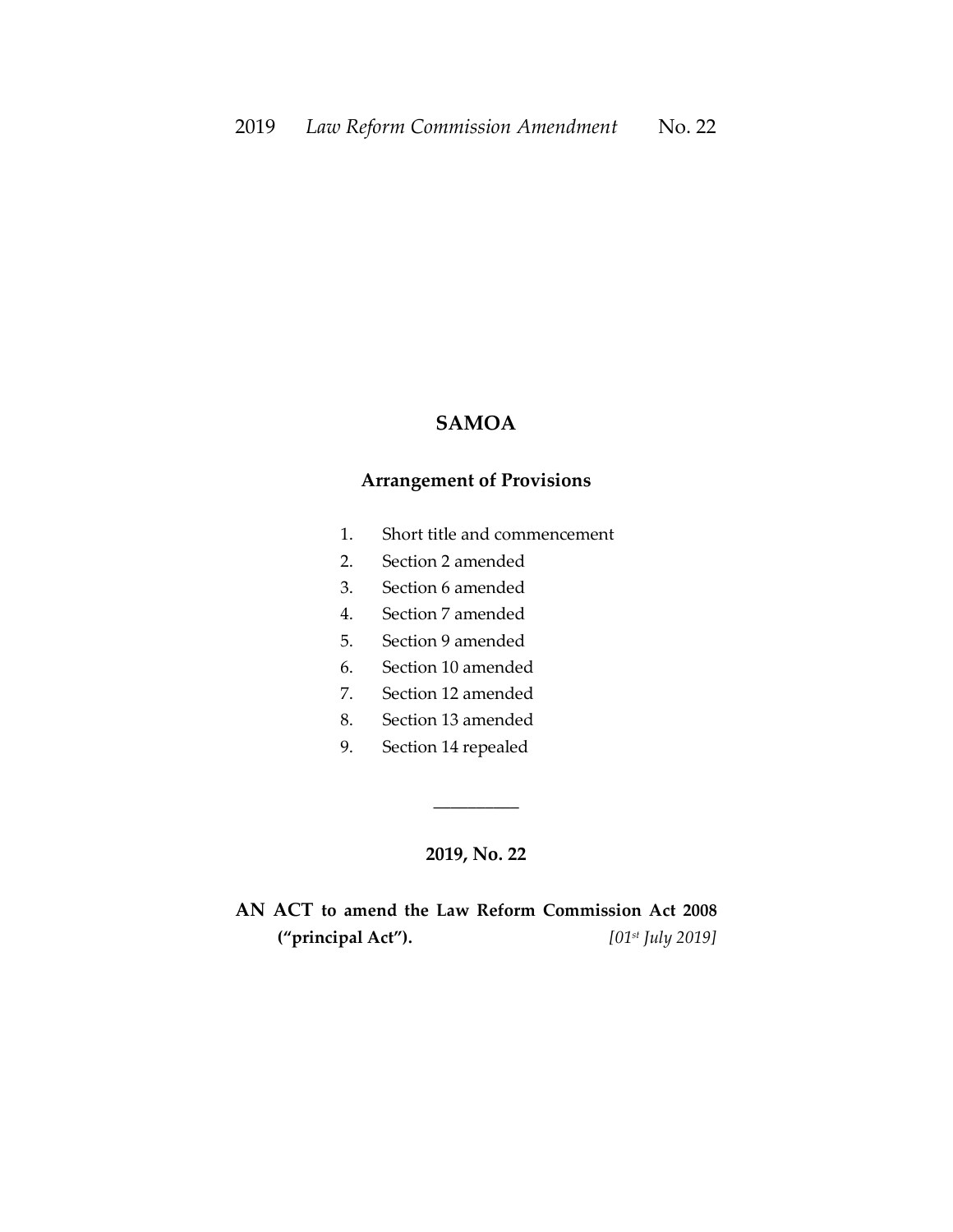**BE IT ENACTED** by the Legislative Assembly of Samoa in Parliament assembled as follows:

# **1. Short title and commencement:**

This Act may be cited as the Law Reform Commission Amendment Act 2019 and commences on the date of assent by the Head of State.

### **2. Section 2 amended:**

In section 2 of the principal Act, omit the definition of "Advisory Board".

## **3. Section 6 amended:**

Section 6 of the Principal Act is substituted as follows:

## **"6. Functions of the Commission:**

The functions of the Commission are:

- (a) to research and analyse areas of law considered to be in need of reform in accordance with references -
	- (i) made to it by the Prime Minister, Cabinet or the Attorney General; or
	- (ii) self-initiated by the Commission;
- (b) to consult with and advise the public about its work;
- (c) to provide reports providing its recommendations to the Prime Minister, Cabinet and the Attorney General; and arrange for their publication upon Cabinet approval;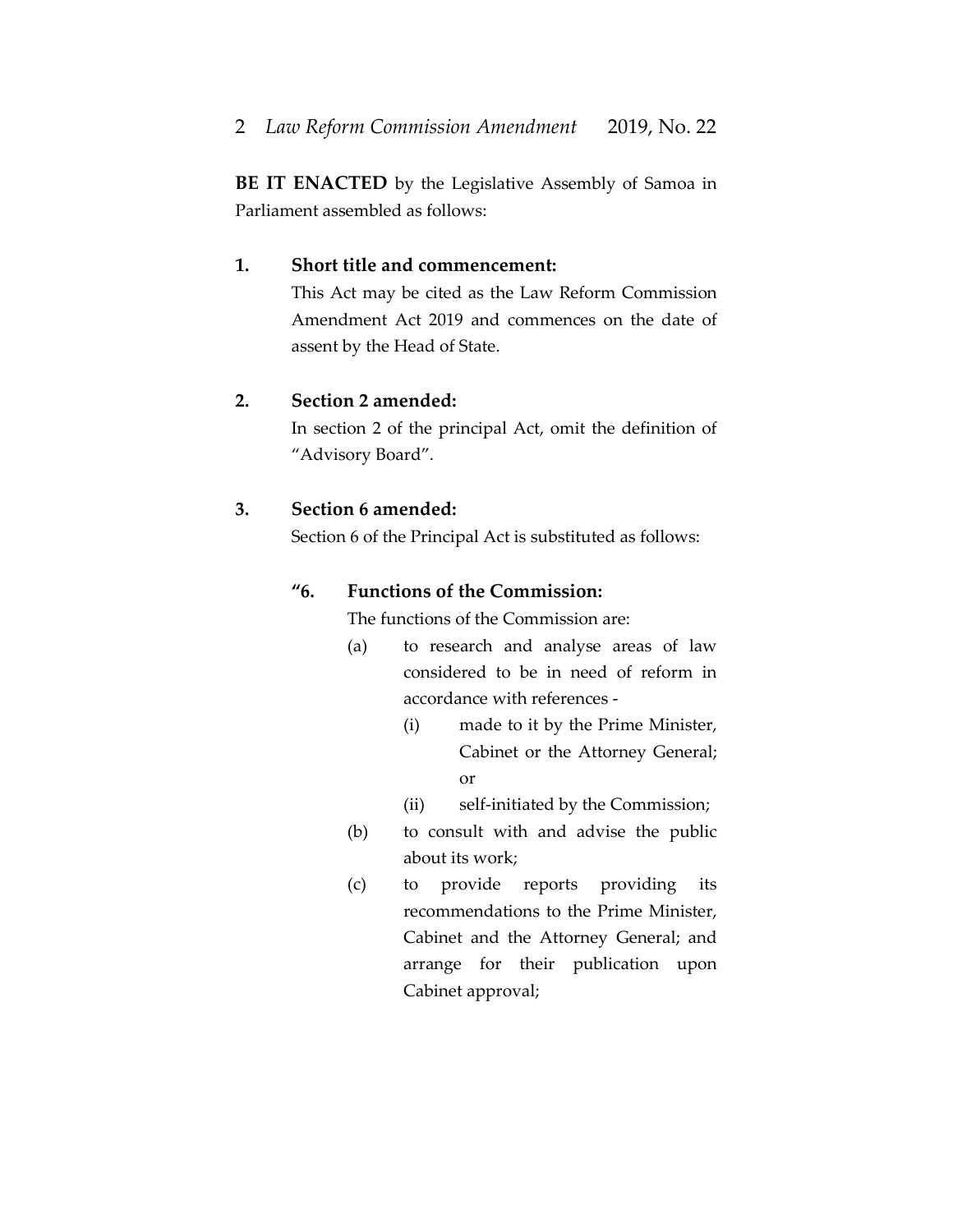- (d) if recommended in its reports and where capacity allows, to draft new or amending laws or proposed legal framework for the approval of the Attorney General;
- (e) to promote awareness of the laws of Samoa;
- (f) to advise government Ministries and agencies on the manner or content of reviews of the law conducted by those Ministries and agencies.".

#### **4. Section 7 amended:**

In section 7(2) of the Principal Act:

- (a) for paragraph (a), substitute:
	- "(a) to conduct studies, research and carry out reviews to inform law reform projects or reports under this Act;"; and
- (b) for paragraph (c), substitute:
	- "(c) to conduct public consultations and seek comments from the public on its law reform projects or reviews."; and
- (c) paragraph (e) is repealed.

### **5. Section 9 amended:**

Section 9 of the Principal Act is substituted as follows: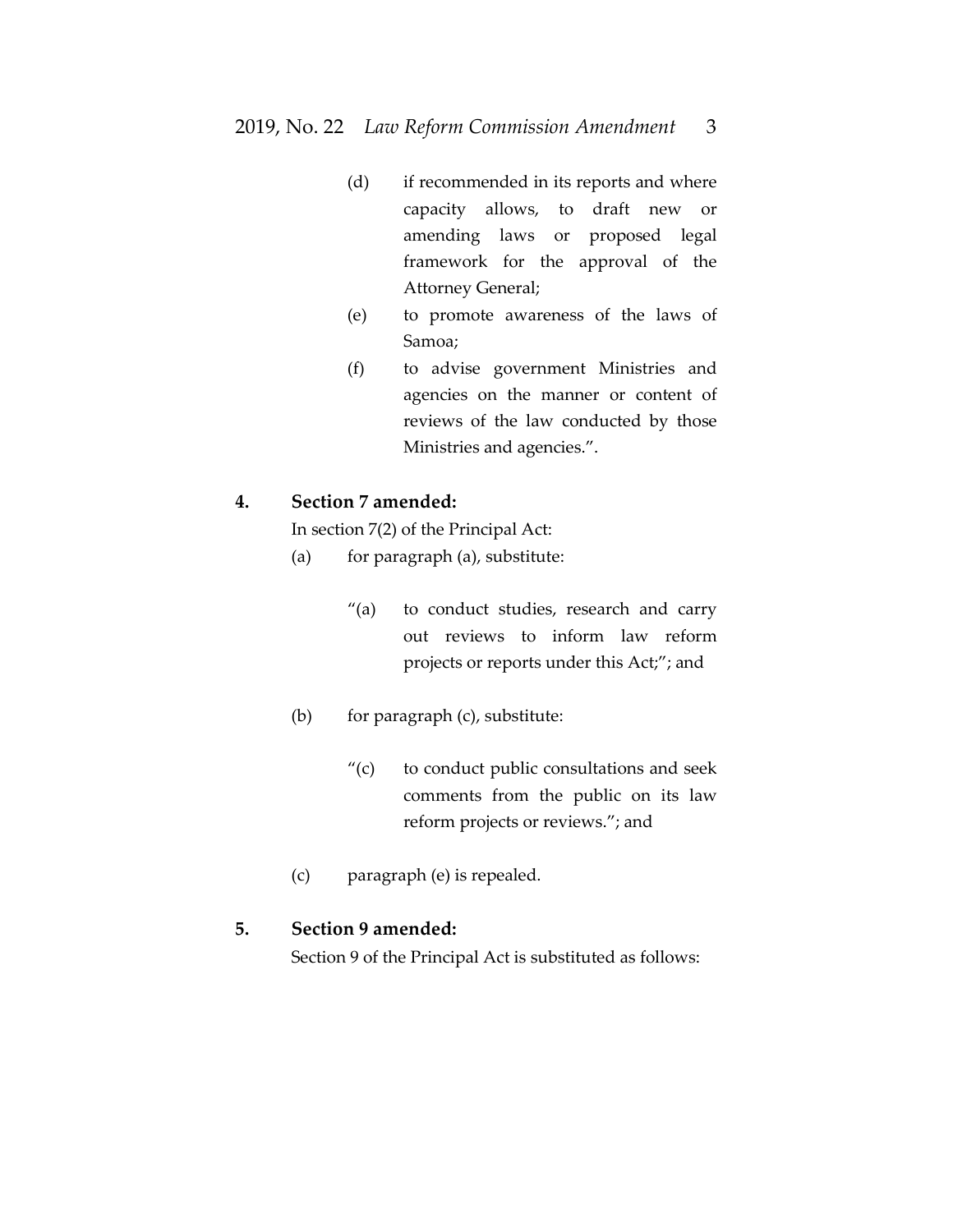# **"9. Reporting Responsibilities:**

- (1) The Prime Minister shall lay a copy of the report approved by Cabinet under section 6(c), before the Legislative Assembly as soon as practicable after receipt of these reports.
- (2) The Commission must provide to the Prime Minister, at least once a year, the following documents:
	- (a) a forward plan of the Commission's work plan; and
	- (b) an annual report of the Commission's operations and expenditure.
- (3) The Prime Minister shall lay a copy of a work plan or an annual report under subsection  $(2)(a)$  or  $(b)$ , before the Legislative Assembly as soon as practicable after receipt of such a work plan or an annual report.
- (4) The Controller and Auditor General must audit the accounts of the Commission annually.".

## **6. Section 10 amended:**

Section 10(4) of the Principal Act is substituted as follows:

"(4) The opinion of the Attorney General may be sought on the appointment made under this section.".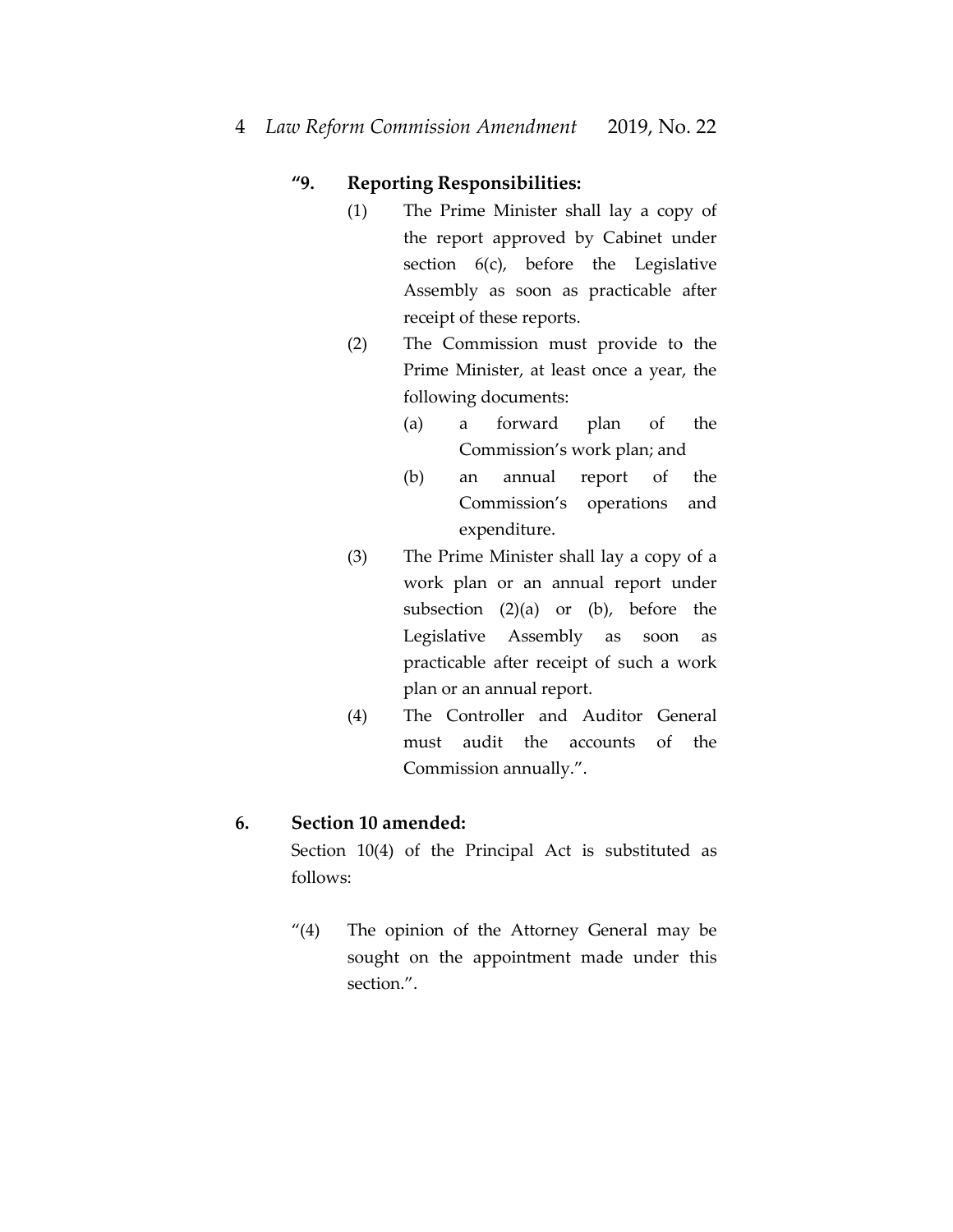#### **7. Section 12 amended:**

Section 12 of the Principal Act is substituted as follows:

## **"12. Appointment of Commissioners:**

- (1) The Prime Minister, Cabinet, Attorney General, or the Commission may appoint a Commissioner or Commissioners to manage or assist law reform projects.
- (2) Any appointment made under subsection (1) must be in accordance with procedures under any law or any regulations made under this Act.
- (3) The work of the Commissioner must be undertaken in accordance with any requirements or terms of reference imposed by the Prime Minister, Cabinet or the Attorney General.".

#### **8. Section 13 amended:**

Section 13 of the Principal Act is substituted as follows:

#### **"13. Appointment of Consultants:**

- (1) The Commission may appoint a Consultant or Consultants to assist the Commission with law reform projects.
- (2) Any appointment made under subsection (1) must be in accordance with procedures under any law or any regulations made under this Act.